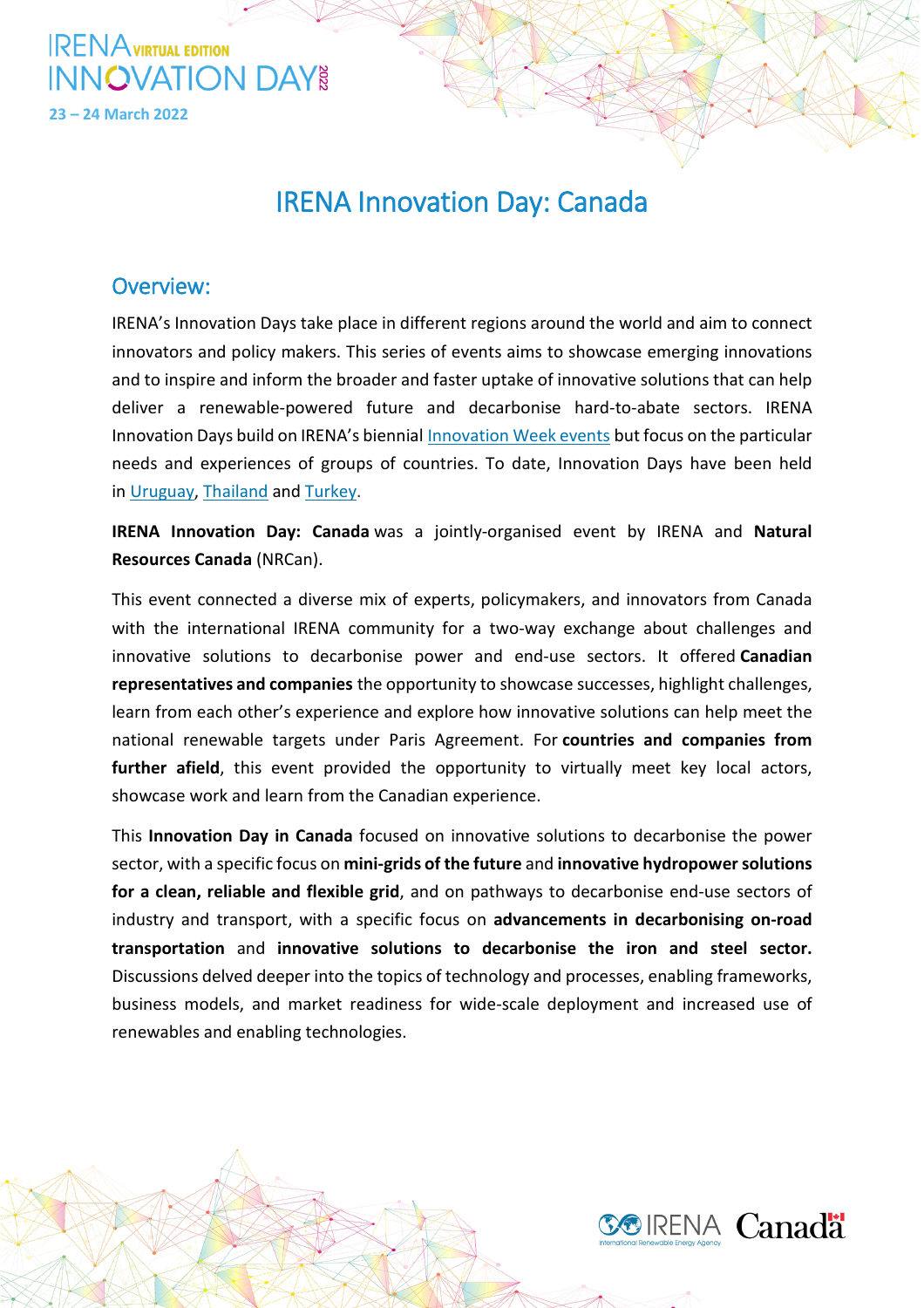# **IRENA** VIRTUAL EDITION **INNOVATION DAY**<br>23 – 24 March 2022

## DAY<sub>1</sub>

## Opening Session

### **Wednesday, 23 March 2022 • 09:00-09:15 EDT / 14:00-14:15 CET**

| $09:00 - 09:15$ | Welcome                                                                                          |
|-----------------|--------------------------------------------------------------------------------------------------|
|                 | Francesco La Camera, Director General, IRENA                                                     |
|                 | John Aldag, Member of Parliament and Chair of Standing Committee on Natural<br>Resources, Canada |

### Session 1: Mini-Grids Of The Future

### **Wednesday, 23 March 2022 • 09:15-10:30 EDT / 14:15-15:30 CET**

Renewable energy mini-grids are a form of integrated energy infrastructure with distributed energy generation resources and loads. They provide the autonomous capability to satisfy electricity demand through local generation, mainly from distributed renewable energy sources. Commonly, mini-grids operate independently from the main grid; this capability makes renewable mini-grids a viable option for providing electricity to populations in remote locations where transmission lines are not economically viable because of the distance to the nearest main grid or where the power supply is unreliable and unstable, with constant power outages. Renewable mini-grids are now also being tailored to different applications and are starting to be found in grid-connected areas to increase the reliability of supply for consumers, reduce electricity bills or decrease grid dependency.

The session explored innovative power solutions in off-grid, remote areas, including interconnecting mini-grids together or with the main grid to increase resilience and reliability, and allow the integration of higher shares of renewable electricity and in turn decrease costs. Central to the discussions were the changing roles of energy actors, digitalisation, emerging challenges and opportunities, and the potential to enable indigenous reconciliation and economic development.

| $09:15 - 09:30$ | <b>Introduction and Scene-setting</b>                                                               |
|-----------------|-----------------------------------------------------------------------------------------------------|
|                 | Global perspective: Aakarshan Vaid, Associate Programme Officer, Power System<br>Flexibility, IRENA |
|                 | Canadian perspective: Kathleen Lombardi, Science and Technology Advisor, NRCan                      |
| $09:30 - 10:30$ | Moderator: Emanuele Taibi, Analyst, Power Sector Transformation Strategies,<br><b>IRENA</b>         |
|                 | Shane Andre, Director, Energy Branch, Yukon Government                                              |
|                 | <b>Peter Kirby, President &amp; CEO, Taku River Tlingit Corporations</b>                            |
|                 | Louise Mathu, Lead Consultant, Gennis Consulting                                                    |
|                 | Tammy Riel, Director, Three Nations Energy                                                          |

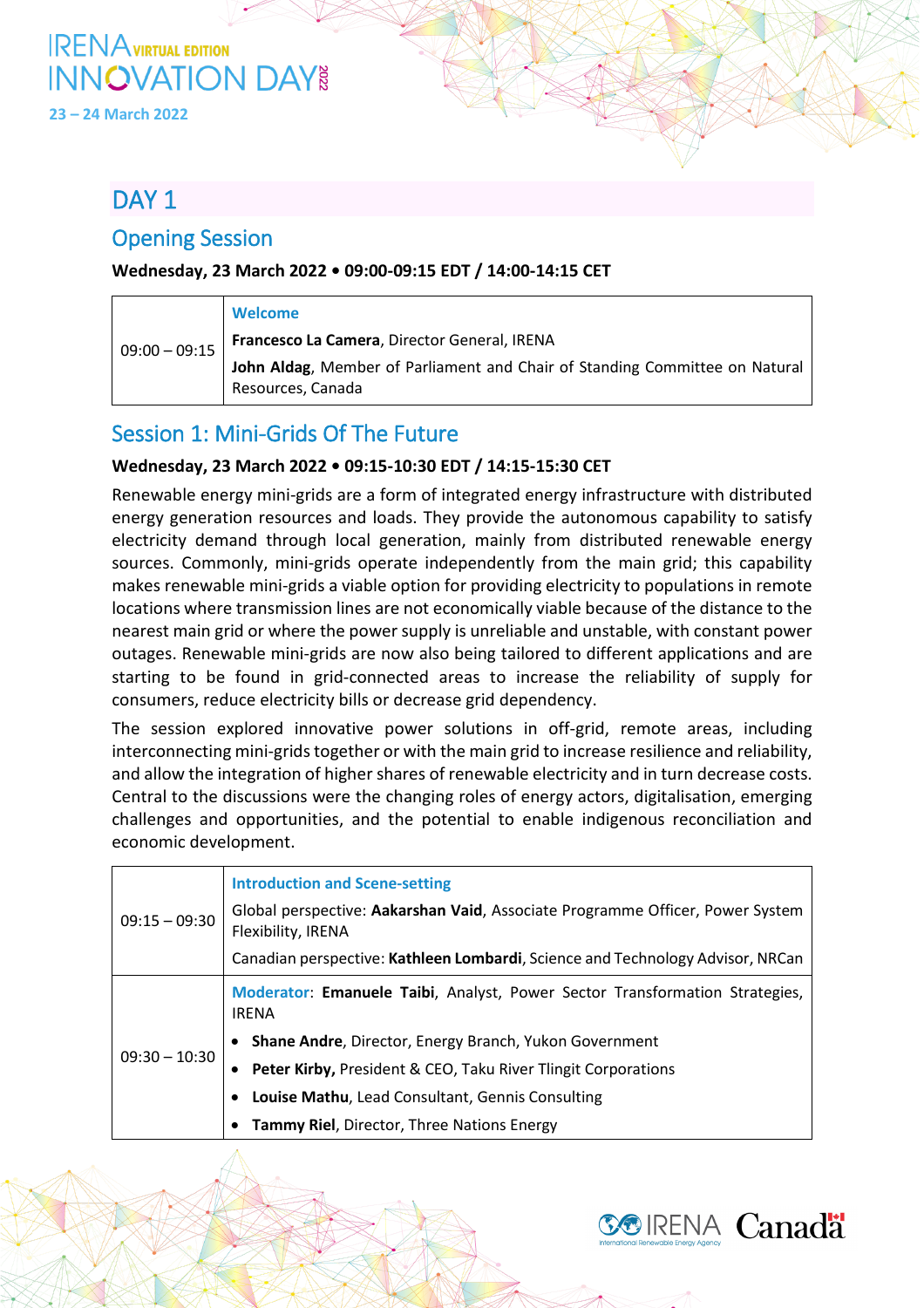

**23 – 24 March 2022**

## Session 2: Innovative Hydropower Solutions For A Clean, Reliable And Flexible Grid

### **Wednesday, 23 March 2022 • 11:00-12:15 EDT / 16:00-17:15 CET**

Water is a cost-effective electricity source; it offers high efficiency, operational flexibility and low operating and generation costs. As one of the oldest and largest sources of renewable energy, hydropower is a mature and extremely flexible electricity generation technology while being continually renewable, owing to the recurring nature of the hydrologic cycle. Hydro reservoirs provide built-in energy storage that enables a quick response to electricity demand fluctuations across the grid, optimisation of electricity production and compensation for loss of power from other sources. Special attention is now paid to pumped hydropower plants as they are at present the most competitive options for large-scale energy storage to be used in combination with variable renewables (e.g. solar and wind power). Hydropower also provides other key services, such as flood control, irrigation and potable water reservoirs.

The session explored innovative solutions in hydropower and pumped hydro storage to maximize its contribution to the grid, integrate, and balance higher shares of variable renewables by offering a unique range of system services including provision of inertia, operation reserves, load following and time-shifting to long-duration storage. The discussion also explored the role of digitalisation.

| $11:00 - 11:15$ | <b>Introduction and Scene-setting</b><br>Global perspective: Carlos Ruiz, Associate Programme Officer, Renewable<br>Technologies, IRENA |
|-----------------|-----------------------------------------------------------------------------------------------------------------------------------------|
|                 | Canadian perspective: Thomas Levy, Senior Science and Technology Advisor,<br><b>NRCan</b>                                               |
| $11:15 - 12:15$ | Moderator: Roland Roesch, Deputy Director of Innovation and Technology Centre,<br><b>IRENA</b>                                          |
|                 | Viviane Aubin, Engineer, Hydro-Quebec<br>$\bullet$                                                                                      |
|                 | André Dagenais, Network Planning Engineer, Hydro-Quebec<br>$\bullet$                                                                    |
|                 | <b>Chelsea Donelon, Senior Policy Advisor, TransAlta</b>                                                                                |
|                 | Rebecca Ellis, Energy Policy Manager, International Hydropower Association                                                              |
|                 | David Havard, Head Of Product Marketing, General Electric Renewable Energy                                                              |

### Closing Session

#### **Wednesday, 23 March 2022 • 12:15-12:30 EDT / 17:15-17:30 CET**

|  | Wrap up of Day 1                                                                         |
|--|------------------------------------------------------------------------------------------|
|  | $\vert$ 12:15 – 12:30   Dolf Gielen, Director of Innovation and Technology Centre, IRENA |
|  | Abigail Lixfeld, REED Senior Director, Natural Resources Canada                          |

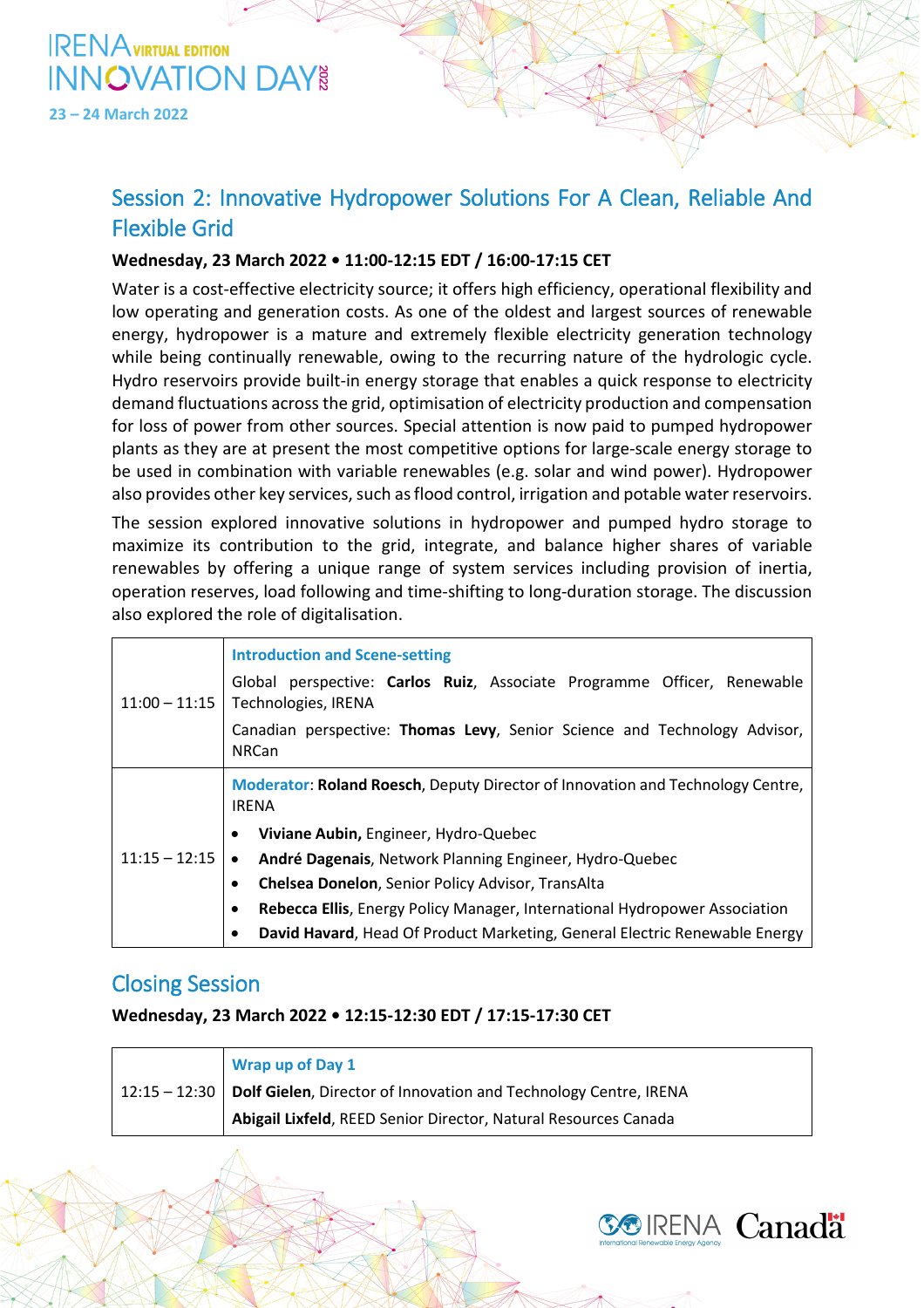# **IRENA** VIRTUAL EDITION **INNOVATION DAY**<br>23 – 24 March 2022

## DAY<sub>2</sub>

### Opening Session

### **Thursday, 24 March 2022 • 09:00-09:15 EDT / 14:00-14:15 CET**

| Welcome and wrap up of Day 1                                                                           |
|--------------------------------------------------------------------------------------------------------|
| 09:00 - 09:15   Martina Lyons, Associate Programme Officer, Innovation and end-use sectors, I<br>IRENA |

## Session 3: Advancements In Decarbonising On-Road Transport

### **Thursday, 24 March 2022 • 09:15-10:30 EDT / 14:15-15:30 CET**

Road transport plays a vital role in the world's economy by facilitating the movement of people and merchandise. Yet, it comes at a cost, as it is a major source of emissions given its current heavy reliance on fossil fuels. On-road transportation represents a sector with the lowest level of renewable energy use but with the largest potential. There are some preferable renewable options for some but not all transport modes. Whilst electrification with renewables is a viable option for rail and light-duty road transport, the optimal pathway has yet to become clear for medium- and heavy-duty on-road transportation, such as heavyduty trucks, as several decarbonization options are emerging but none is standing out as a leading solution.

The session explored some of the challenges and opportunities in technologies, enabling frameworks and business models for medium- and heavy-duty road transport sectors in transitioning to low-carbon transport modes and related infrastructure.

| $09:15 - 09:30$ | <b>Introduction and Scene-setting</b>                                                                               |
|-----------------|---------------------------------------------------------------------------------------------------------------------|
|                 | Global perspective: Arina Anisie, Analyst, Renewable Energy Innovation for<br>Developing Countries, IRENA           |
|                 | Canadian perspective: René Pierre Allard, Senior Technical Advisor, NRCan                                           |
| $09:30 - 10:30$ | Moderator: Francisco Boshell, Analyst, Renewable Energy Technologies Standards<br>and Quality Infrastructure, IRENA |
|                 | • Hussein Basma, Associate Researcher, International Council on Clean<br>Transportation                             |
|                 | • Mathieu Larivière, Senior Manager, NRCan                                                                          |
|                 | Amanda Mesluk, Senior Manager - Industry Development, Alberta Motor<br><b>Transport Association</b>                 |
|                 | Josipa Petrunic, President & CEO, Canadian Urban Transit Research &<br><b>Innovation Consortium</b>                 |